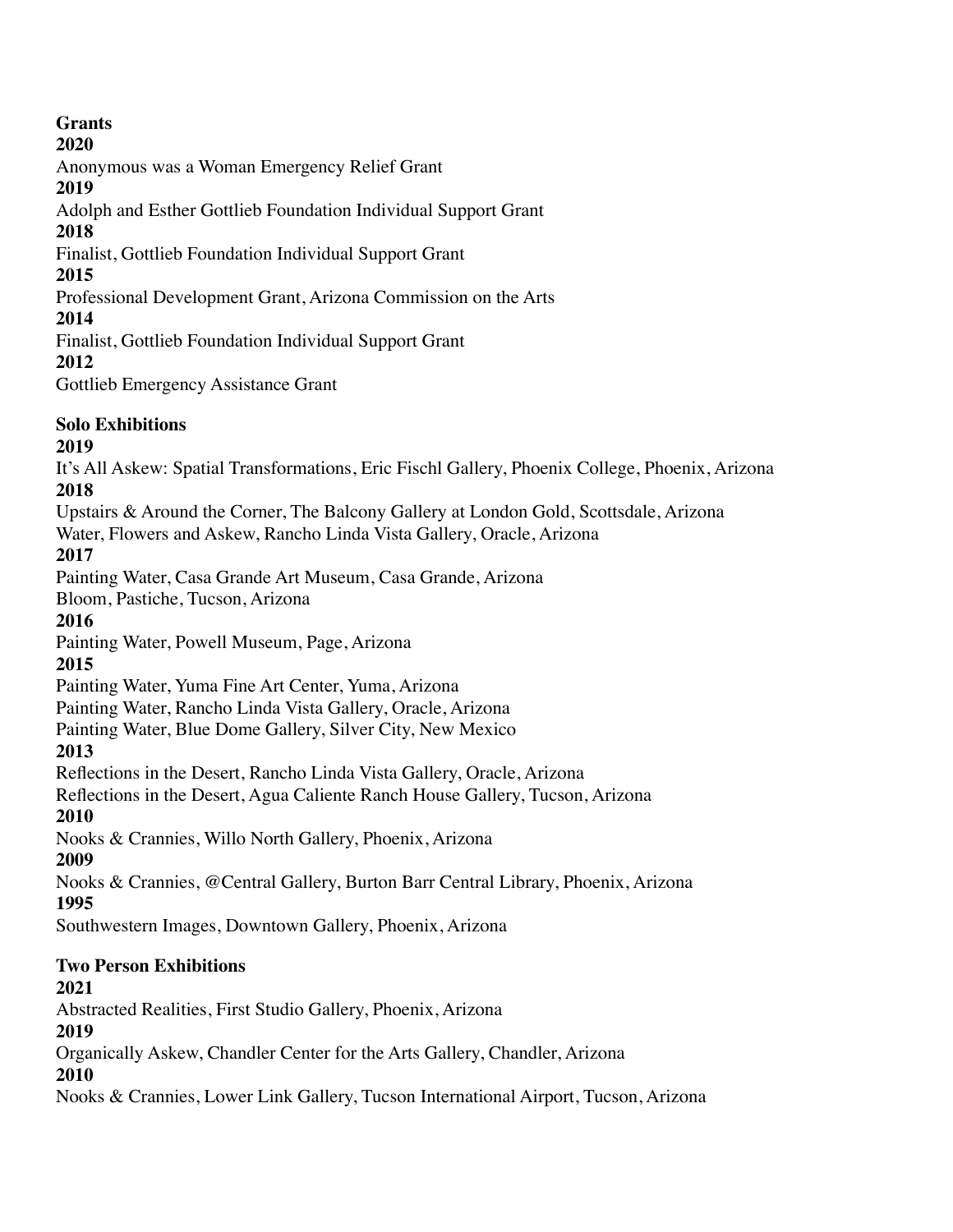The Southwest, The Land and the People, Casa Grande Art Museum, Casa Grande, Arizona **1985**

Fascinated by People, Phoenix College Art Gallery, Phoenix, Arizona

## **Selected Group Exhibitions**

### **2022**

Out of the Blue, Chandler Center for the Arts, Chandler, Arizona Abstracted Realities, First Studio Gallery, Phoenix, Arizona Life Patterns, Olney Gallery, Phoenix, Arizona Up Close, Shemer Art Center, Phoenix, Arizona **2021** One in a Year, The Painting Center, New York City, New York Artlink 21st Annual Juried Exhibition, FOUND:Re Contemporary Gallery, Phoenix, Arizona Xscapes: Landscapes, Cityscapes & Mindscapes, FOUND:Re Contemporary Gallery, Phoenix, Arizona All Art Arizona '21, Art Intersection, Gilbert, Arizona **2020** Artists' Breakfast Club, 20 Years, Scottsdale Arts, Civic Center Library Gallery, Arizona An Eye for Color, Tempe Center for the Arts, Tempe, Arizona SELECT 5, Garvey|Simon Gallery, New York, New York, online Ensemble: Together Again (online), The Painting Center, New York City, New York Provocation of Place, Light Art Space, Silver City, New Mexico Artlink 20th Annual Juried Exhibition, Artlink Gallery, Phoenix, Arizona [Indexhibit] Series, Mood Room Gallery, Phoenix, Arizona **2019** Fantastical Botanical, Chandler Center for the Arts, Chandler, Arizona Square, Modified Arts, Phoenix, Arizona Tiny Works, Tiny Dances V, {9}The Gallery, Phoenix, Arizona The Art of Water, Phoenix Airport Museum, Phoenix, Arizona Power of Five Invitational, Five15Arts, Phoenix, Arizona 10x10x10 Tieton, Mighty Tieton Warehouse, Tieton, Washington Arizona Aqueous XXXIV, Tubac Center for the Arts, Tubac, Arizona **2018** Small Works, Trestle Gallery, Brooklyn, New York, Guest curated by Sharon Louden All Art Arizona, Art Intersection, Gilbert, Arizona ARIZONA Otherworldly, Tohono Chul Park Gallery, Tucson, Arizona Tiny Works|Tiny Dances, [9] The Gallery, Phoenix, Arizona Small Works, Tohono Chul Park Gallery, Tucson, Arizona Reinventing Abstraction, Royse Contemporary Gallery, Scottsdale, Arizona **2017** PaperWorks, Roche Gallery, Oro Valley, Arizona Flat Rate Box, Modified/Arts, Phoenix Arizona Square Foot #5 Exhibition, Projects Gallery, Aqua Art, Art Basel, Miami Glow, Triangle L Adobe Gallery, Oracle, Arizona Liquidity, Three Woman Exhibition, First Studio Gallery, Phoenix, Arizona

The Drawing Studio Faculty Retrospective, Mesch, Clark & Rothschild Law, Tucson, Arizona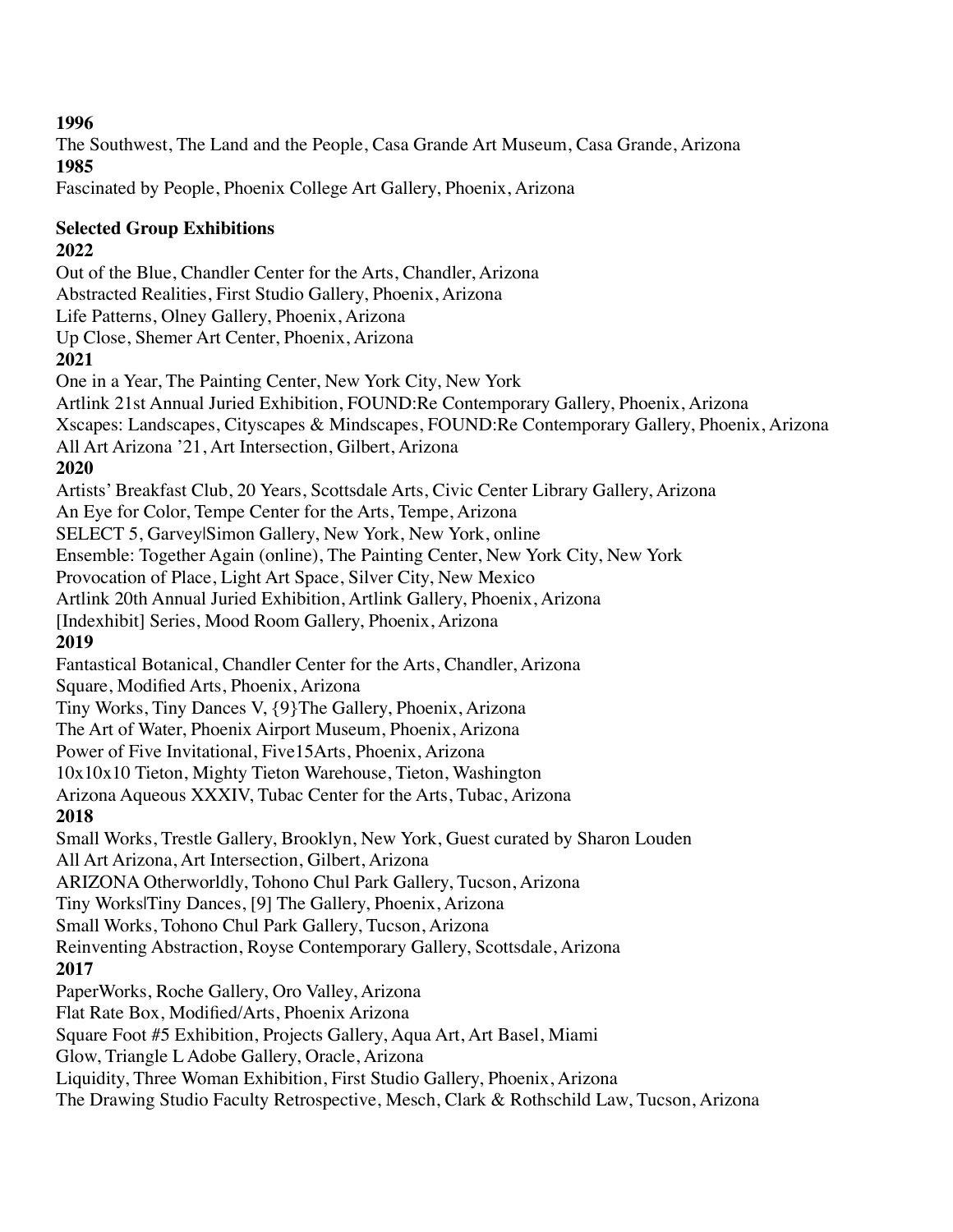Bid Up!, Mesa Contemporary Arts Museum, Mesa, Arizona Small Works, Art Intersection, Gilbert, Arizona **2016** Square Foot #4 Exhibition, Projects Gallery, Aqua Art, Art Basel, Miami Southwestern Invitational, Traveling Exhibition, Coconino Center for the Arts, Phoenix Airport Museum, Blue Dome Gallery, Silver City, New Mexico Artifex Gallery, Troy, North Carolina Art Un/dressed, The Drawing Studio, Tucson, Arizona **2015** Square Foot Exhibition, Projects Gallery, Aqua Art, Art Basel, Miami Small Wonders, The Drawing Studio, Tucson, Arizona Southwestern Invitational, Traveling Exhibition, 6 Arizona locations Monsoon Season, Raices Tallier Gallery, Tucson, Arizona A Couple of Couples, Amity Foundation Gallery, Tucson, Arizona **2014** Hit the Road!, Tohono Chul Park Gallery, Tucson, Arizona Water Reflections, Pastiche, Tucson, Arizona **2013** Beautiful Brain Teasers, Yuma Fine Art Center, Yuma, Arizona Paper: From All Sides, Tohono Chul Park Gallery, Tucson, Arizona **2012** Art Oracle, Casa Grande Art Museum, Casa Grande, Arizona Water: An Exploration in Prints, Tohono Chul Park Gallery, Tucson, Arizona **2011** Poco por Poco, Raices Tallier Gallery, Tucson, Arizona Pattern and Rhythm, Tohono Chul Park Gallery, Tucson, Arizona **2010** Small Works, Duley-Jones Gallery, Scottsdale, Arizona Four Seasons, Kachina Gallery, University of Arizona, Tucson, Arizona The Promotion Project, a collaboration organized by Sharon Butler, ArtExchange, College Art Association, Chicago, Illinois Art the Heals, Tohono Chul Park Gallery, Tucson, Arizona **2008** Art in the Hospital, Pagosa Springs Art Center, Pagosa Springs, Colorado Borders, Fences and Gates, exhibition accompanying Between Fences, a Smithsonian Traveling Exhibition, Ajo, Arizona "big ideas, SMALL FRAMES", Dinnerware ArtSpace, Tucson, Arizona **2007** Rural Art Showcase, Joel D. Valdez Main Library, Tucson, Arizona **2005** Group Exhibition, Gallery 465, Sedona, Arizona **2004** Group Exhibition, Gallery 465, Sedona, Arizona **2003** Faculty Exhibition, Hormel Arts Center, Phoenix, Arizona

All Art Arizona, Art Intersection, Gilbert, Arizona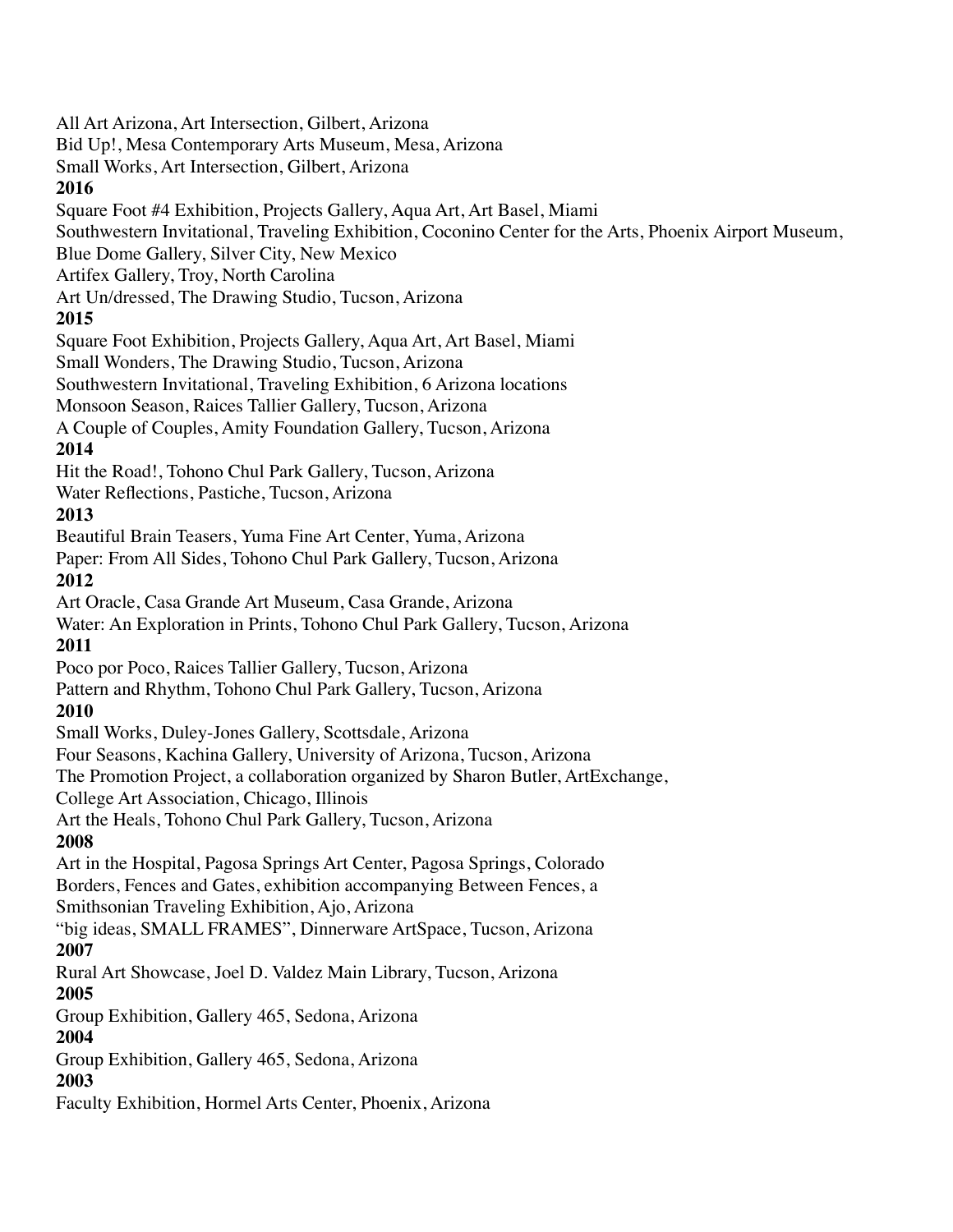Art in Embassies Program, US Department of State, Bolivian Embassy The Land, Arizona Gallery, University of Arizona, Tucson, Arizona Outdoor Expressions, Sky Harbor International Airport Art Program, Phoenix, Arizona **1996** Group Exhibition, Gallery 3, Phoenix, Arizona Landscapes, Real and Imagined, Gammage Gallery, Arizona State University, Tempe 4" x 4", Boston Public Library, Boston, Massachusetts

Explore the Grand Canyon CD-ROM, Contemporary Artists of the Grand Canyon

#### **1995**

Images of the Southwest, Gammage Gallery, Arizona State University, Tempe, Arizona With Human Attributes, GASP Gallery, Tucson Arizona North Meets South at Oracle, Rancho Linda Vista Gallery, Oracle, Arizona **1994** With Human Attributes, Kerr Cultural Center, Scottsdale, Arizona

Current Directions, Northern Arizona University Art Museum, Flagstaff, Arizona

#### **Residency**

#### **2021**

Ox-Bow Longform Residency, Saugatauk MI

### **Juror**

#### **2021**

Arizona Artist Guild, Mood Room Gallery, Phoenix, Arizona Go Figure, Herberger Theater Gallery, Phoenix, Arizona

### **2019**

Arizona Aqueous XXXIV, Tubac Center for the Arts, Tubac, Arizona

### **Collections**

Baylor University Medical Center, Houston, Texas City of Phoenix Municipal Collection University of Arizona Library Special Collections Providence Medical Center, Everett, Washington Kenyon College, Gambier, Ohio First BanCorp Headquarters, Troy, North Carolina Edison & Sprinkles Architecture & Design, Vancouver, British Columbia, Canada Graphix Company, Maple Heights, Ohio

#### **Lectures and Demonstrations**

### **2022**

Glendale Community College, Glendale AZ, Artist Talk, The Business of Art class **2021** Ox-Bow Longform Residency, Saugatuck MI, Artist Talk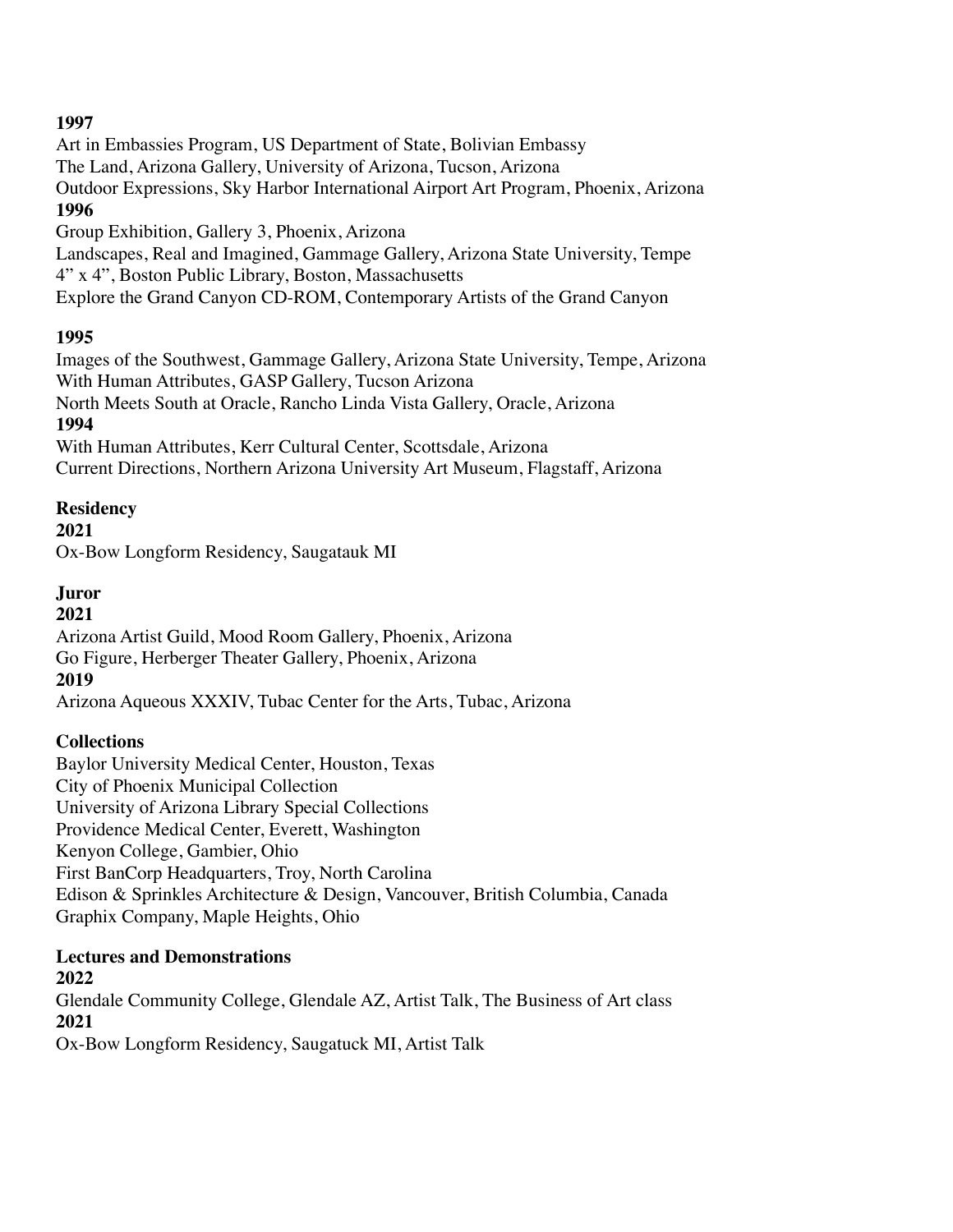PaperWorks: The Sonoran Collective for Paper & Book Artists, Tucson AZ, Lecture

Eric Fischl Gallery, Phoenix College, Phoenix AZ, Gallery Talk for solo show "It's All Askew: Spatial Transformations"

### **2018/2019**

Smithsonian Water|Ways Traveling Exhibition, Speakers Bureau

## **2018**

Palo Verde Arts Club, Green Valley AZ, Lecture/Demo

Artisan Materials Expo, Lecture/Demo, The Magic of Dura-Lar Films and Acrylics, Santa Fe NM

## **2017**

Pima County Sun City Library, Peoria AZ, Lecture/Demo

Casa Grande Art Association, Casa Grande AZ, Lecture/Demo, accompanying solo show, Painting Water **2016** Artisan Materials Expo, Santa Fe NM, Lecture/Demo, Go with the Flow, Acrylic painting on Dura-lar

## **2015**

Green Valley Artists Guild, Lecture/Demo, Acrylic Painting in Layers

SaddleBrooke Fine Arts Guild, Lecture/Demo, Acrylic Painting in Layers

# **2014**

CASA, Contemporary Artists of Southern Arizona, Lecture/Demo, Color Theory

PebbleCreek Art Club, Lecture/Demo, Acrylic Painting in Layers

# **Publications**

## **2019**

San Tan Sun News, Varied Vantage Points of Desert on Display, by Colleen Sparks, January 19, pg 58 & 59. **2018**

Phoenix Theatre Company, 2018/2019 Season, Beth Ames Swartz, Arts Hero, p23

Sun City Independent, Artists Slate Spring Luncheon and Demonstration, March 21, 2108 p. 50

# **2017**

Casa Grande Dispatch, Valley Life, Paintings Try to Capture Water Movement by Melissa St. Aude, January 1, **2016**

Lake Powell Chronicle, Cowlin Named Artist of the Month, pages 1&2, July 27, 2016

# **2013**

Acrylic Illuminations, Reflective and Luminous Acrylic Painting Techniques, Nancy Reyner, Section 3 opener, Prismatic Effects, p 52

# **2009**

Latino Perspectives, Nooks and Crannies, Exhibit Highlights Overlooked Spaces, September issue

## **On-Line Publications**

# **2021**

Guide to December First Friday in Phoenix, December 2, 2021, [https://www.phoenixnewtimes.com/arts/heres](https://www.phoenixnewtimes.com/arts/heres-your-guide-to-december-first-friday-in-phoenix-12521536)[your-guide-to-december-first-friday-in-phoenix-12521536](https://www.phoenixnewtimes.com/arts/heres-your-guide-to-december-first-friday-in-phoenix-12521536)

PhxArtist Spotlight, Phoenix Art Museum Newsletter, October 2021, [https://phxart.org/blog/barbara-kemp](https://phxart.org/blog/barbara-kemp-cowlin/)[cowlin/](https://phxart.org/blog/barbara-kemp-cowlin/)

The Painting Center, One in a Year, , May, 2021, catalog, essay by Kathy Cantwell & Shazzi Thomas, p8 In the Spotlight: Barbara Kemp Cowlin, February 2021, https://hardedger.com/in-the-spotlight-barbara-kempcowlin/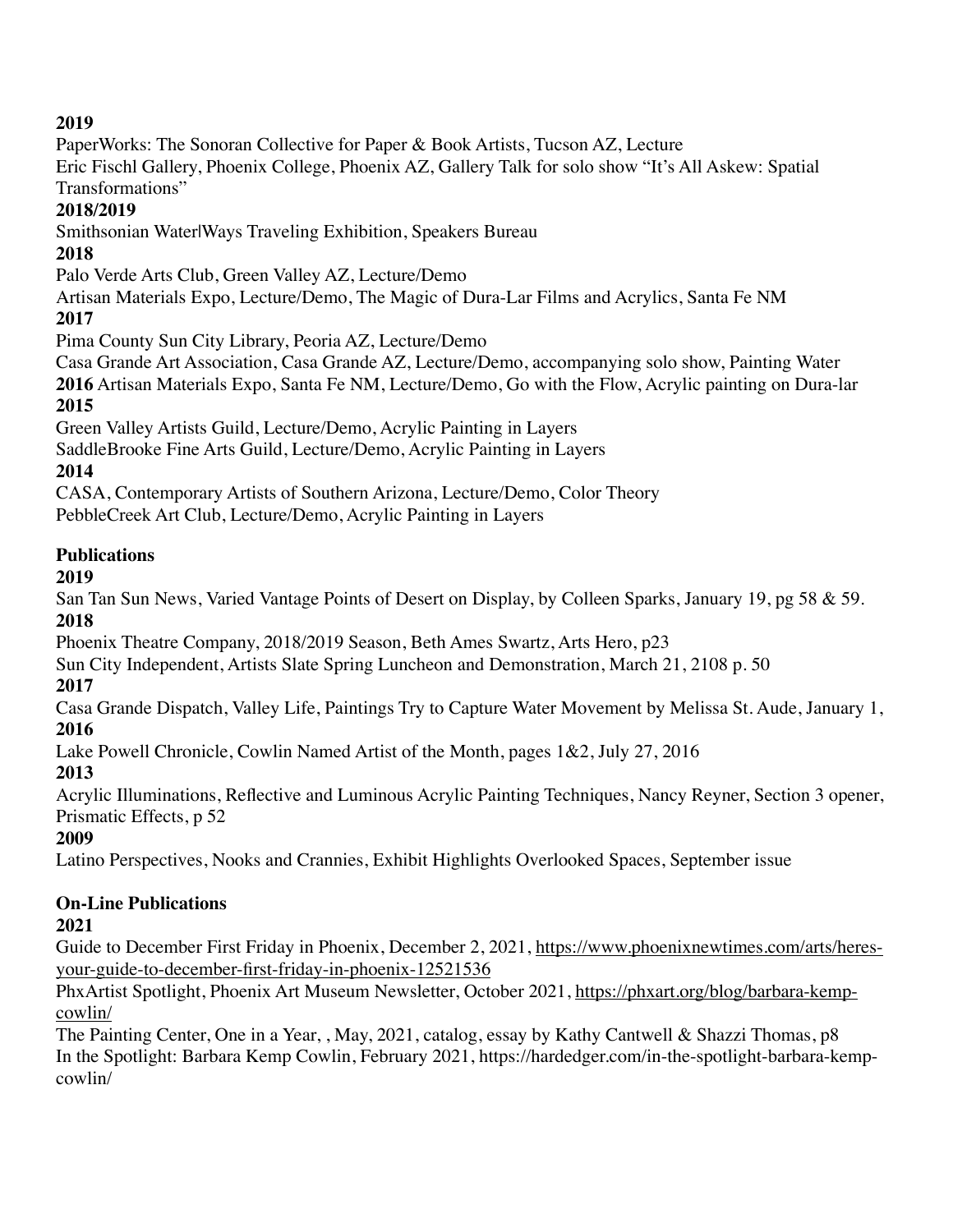Shoutout Arizona, Barbara Kemp Cowlin, November 2020, https://shoutoutarizona.com/meet-barbara-kempcowlin-artist-painter/

Vasari21, Under the Radar: Barbara Kemp Cowlin, September 2020, https://vasari21.com/barbara-kempcowlin/

Art in Res, Inside the Studio: Visit the Studio with Barbara Kemp Cowlin, May, 2020, https://artinres.com/ articles/visit-the-studio-with-barbara-kemp-cowlin

Art in Res, The Weekly Curation: Summer Sun!, July 2020, [https://artinres.com/articles/the-weekly-curation](https://artinres.com/articles/the-weekly-curation-summer-sun)[summer-sun](https://artinres.com/articles/the-weekly-curation-summer-sun)

Only Abstract, Interview with Barbara Kemp Cowlin, August, 2020, https://only-abstract.com/interview-withbarbara-kemp-cowlin/

## **2019**

*Arizona Humanities Blog*, Painting the Water in Arizona, Scarce but Oh, So Beautiful, January, [http://](http://waterwaysaz.org/water-ways/painting-the-water-in-arizona-scarce-but-oh-so-beautiful/) [waterwaysaz.org/water-ways/painting-the-water-in-arizona-scarce-but-oh-so-beautiful/](http://waterwaysaz.org/water-ways/painting-the-water-in-arizona-scarce-but-oh-so-beautiful/)

*Golden Color Company Hello Artist Educators Newsletter,* Gottlieb Grant announcement

*Hyperallergic, A View From the Easel*, by Deena El Genaidi, January 11, [https://hyperallergic.com/478439/a](https://hyperallergic.com/478439/a-view-from-the-easel-111/)[view-from-the-easel-111/](https://hyperallergic.com/478439/a-view-from-the-easel-111/)

## **2018**

*Voyage Phoenix, AZ Creatives*, The Local Artists Who Inspire Us

*Sonoran Arts Network, CJ Shane interview* with Barbara Kemp Cowlin, January, [https://](https://www.sonoranartsnetwork.net/barbara-kemp-cowlin-oracle-2018.html)

[www.sonoranartsnetwork.net/barbara-kemp-cowlin-oracle-2018.html](https://www.sonoranartsnetwork.net/barbara-kemp-cowlin-oracle-2018.html)

*Scottsdale Independent*, Kemp Cowlin Debuts Exhibition at Scottsdale Gallery, 7/9/18

*Superstition Review, Event Feature,* [http:blog.superstitionreview.asu.edu/2018/07/09/artlitphx-baarbara0kemp](http://blog.superstitionreview.asu.edu/2018/07/09/artlitphx-baarbara0kemp-cowlin-debuts-new-work-upstairs-around-the-corner-in-scottsdale)[cowlin-debuts-new-work-upstairs-around-the-corner-in-scottsdale,](http://blog.superstitionreview.asu.edu/2018/07/09/artlitphx-baarbara0kemp-cowlin-debuts-new-work-upstairs-around-the-corner-in-scottsdale) 7/8/18

*YabYum Seven*, https://www.yabyumwest.com/2018/07/yabyum-seven-barbara-kemp-cowlin.html

*Tucson Weekly, Another World* by Margaret Regan, [www.tucsonweekly.com/tucson/another-world](http://www.tucsonweekly.com/tucson/another-world), 6 /28/18

*Copper Area, Barbara Kemp Cowlin Opens Show* at Rancho Linda Vista, 7/19/2018, https//

www.co;[;erases.com/pages/barbara-kemp-cowlin-opens-show](http://erases.com/pages/barbara-kemp-cowlin-opens-show) -rancho-linda-vista/

## **2017**

*Vasari21 Featured article, The Motherhood Report*, December 2, 2019, https://vasari21.com/the-motherhoodreport/

*Vasari21 Featured article, GOLDEN Artist Programs*, January 29, [www.vasari21.com/golden](http://www.vasari21.com/golden)-artist-programs/ *Vasari21 Featured article, Another Opening, Another Show*, June 7, [https://vasari21.com/another-opening](https://vasari21.com/another-opening-another-show/)[another-show/](https://vasari21.com/another-opening-another-show/)

*Vasari21 Featured article, Confessions of a Closet Painter*, September 17, [https://vasari21.com/confessions-of](https://vasari21.com/confessions-of-a-closet-painter/)[a-closet-painter/](https://vasari21.com/confessions-of-a-closet-painter/)

*Vasari21 Featured article, Reinventing Landscape: Part One*, May 1, [http://vasari21.com/](http://vasari21.com/reinventin) [reinventing](http://vasari21.com/reinventin)landscape-part-one/

## **2016**

*The Jealous Curator* 4/5/16

*Vasari21 Featured article, Dabbling in Dura-Lar*, October 17, https://vasari21.com/dabbling-in-dura-lar/ **2014** 

*October, Sonoran Arts Network, CJ Shane Interview* with Barbara Kemp Cowlin, [www.sonoranartsnetwork.net/](http://www.sonoranartsnetwork.net/interviews) [interviews](http://www.sonoranartsnetwork.net/interviews)